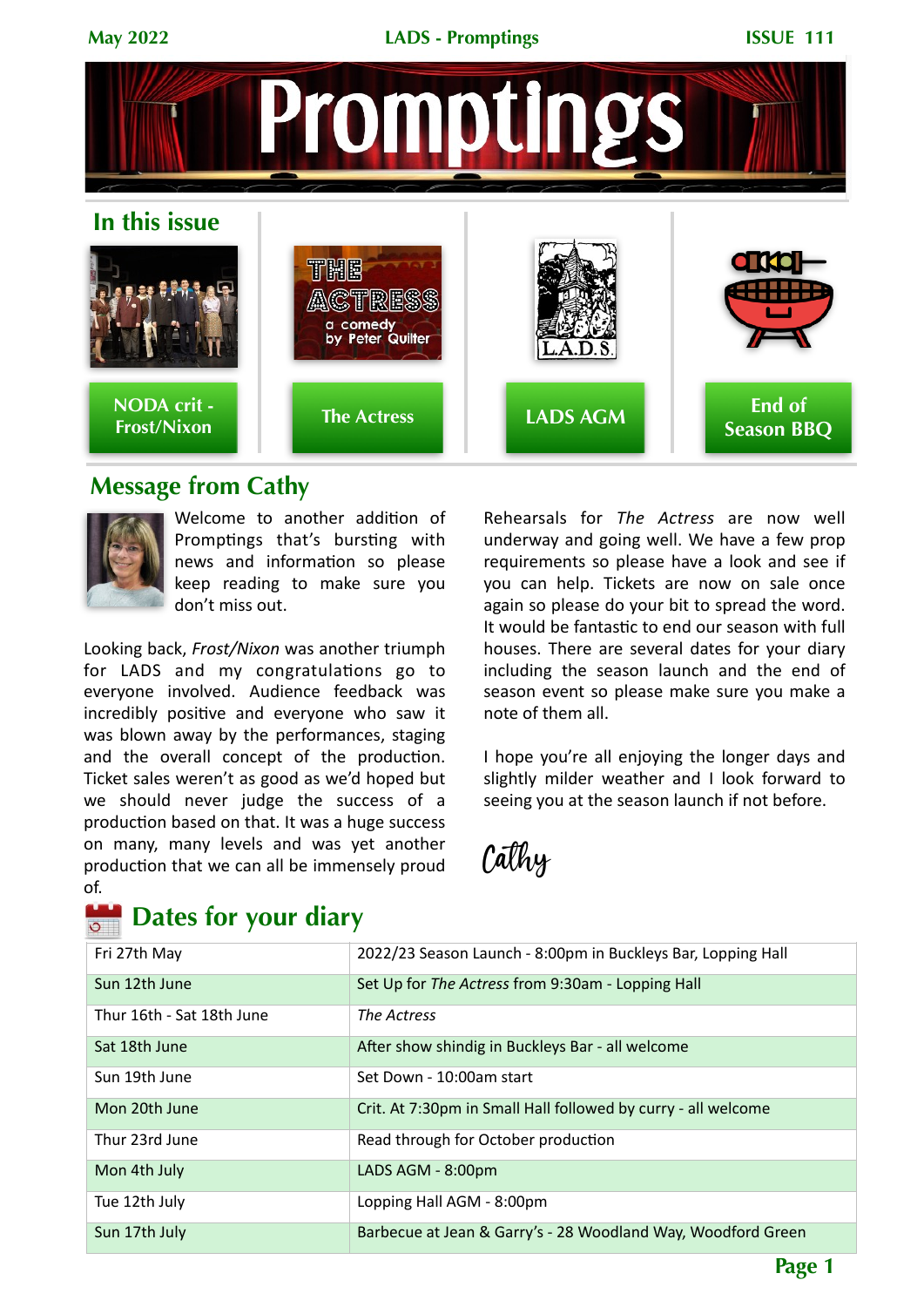## **Members' News**

We are thrilled to welcome Bernard Moule as the director for *The Actress*. Bernard is a long time friend of LADS having attended many of our productions and done several crits for us and we wish him every success with The Actress. We also welcome Jenna Young as a guest performer. Jenna is playing Nicole in *The* Actress and we're delighted that she was willing to join us for the production and hope it will be the first of many.

## **Season Launch**

As already mentioned in the last edition of Promptings, we are launching our 2022/2023 season on 27<sup>th</sup> May in Buckleys Bar at 8pm. The play reading committee has worked incredibly hard to produce an exciting and varied season that we are very excited to announce so please come along. We will be inviting a number of potential new members so it would be great to have as many existing members as possible there to tell them how wonderful LADS is and convince them all to join us. The bar will be open and there may be a nibble or two so it will be a fun evening to catch up with friends and learn all about the upcoming season.

## **LADS AGM**

Our AGM is on Monday  $4<sup>th</sup>$  July at 8pm in the small hall. Val will be sending out all of the notices, nomination forms and resolutions suggested by the committee in advance so please keep an eye out for her email. Can I remind you that any member is entitled to put themselves forward for any committee role (including Chairman!!) or a position on the play reading committee. If you would like to do so, please return your completed nomination form to Val by the date specified in her email.

# **Lopping Hall AGM**

The AGM for Lopping Hall is on Tuesday 12 July at 8pm. There will be snacks, cheese and wine and the opportunity to explore parts of the building you didn't know existed. There have been many improvements to the hall in the past few years and there are many still to come so

please show your support and thanks to The Directors of Lopping Hall for everything they do.

# **Rehearsals**

LADS has always had a policy that any member is welcome to attend rehearsals and this is still the case however, the committee would like to clarify the attendance of members at dress rehearsals. If you are unable to attend the production on actual show nights and would like to see a dress rehearsal, please seek permission from the director in advance and be prepared to be asked to leave while the director gives notes and talks to the cast. As you would be seeing a polished production with a complete set and costumes, payment of the usual ticket price should apply. Thank you for your understanding.

## **End of season event**



Jean and Garry have very kindly offered to throw open the gate to their garden and host a BBQ on Sunday 17<sup>th</sup> July. Everyone is welcome so feel free to bring family and friends but please let Jean & Garry know in advance so they can buy enough food !!

1pm onwards

28 Woodland Way, Woodford Green, IG8 0QG BBQ food and soft drink provided - please bring a bottle.

£5 a head - payable on the day.

Please let Jean know if you will be going:

### jean.famcooper@btinternet.com -07896910214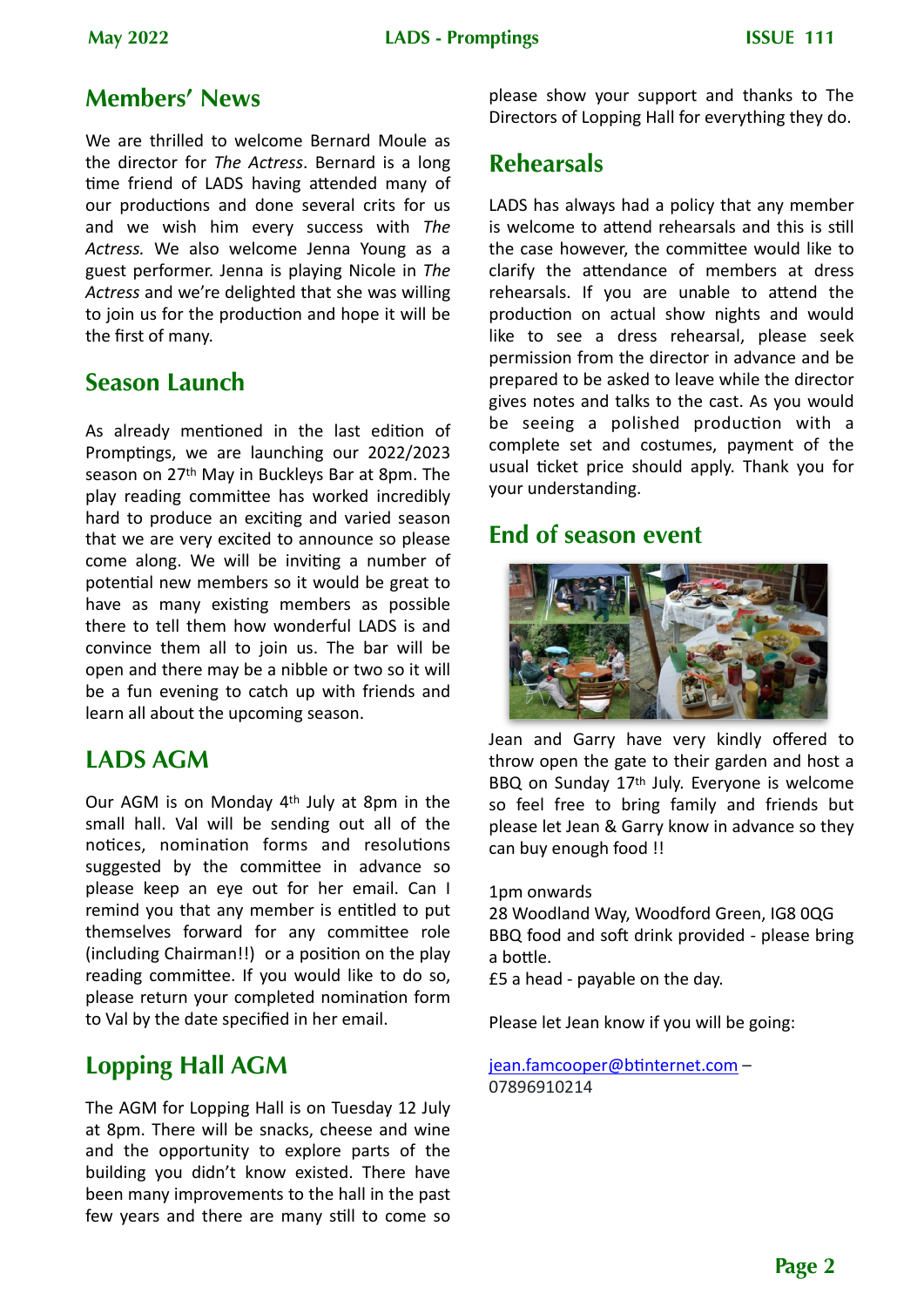# **NODA Crit. - Frost/Nixon**

Frost/Nixon was the third LADS play I'd seen in my NODA capacity and the previous two had set the quality bar very high. Although comparisons are not always fair or even useful, previous productions naturally give your audience a degree of expectation. With Frost/ Nixon my high expectations were undoubtedly met and, in many aspects, surpassed. This was an exceptional production, acted and directed with great care and skill, telling an enthralling tale superbly.

### **Choice of play**

This is a story that we think we know. As Karen Rogers says in the Director's Notes, we know of Watergate and the disgrace of Richard Nixon, we also know that every political/celebrity scandal now comes with '.....gate'. Is the latest 'Partygate'? I'm not sure I can keep up. I, for one, didn't know the details and not having seen the Frost/Nixon film or original production, I was ready to be educated. Docudramas have been popular with TV and Film makers for many years and I suspect amateur theatre audiences are also keen to see these plays, if the society can pull them off.



Interpretations of well-known characters is a big ask for actors, not everyone is Martin Sheen, but in the hands of the quality of this LADS cast the audience were able to be taken into this world and emotionally engaged in the story.

#### **Front of House and Programme**

As always, a good pre-show atmosphere awaited me at Lopping Hall. The Bar was buzzing and great service from Garry Cooper had me organised with an interval drink. I liked the foyer display, particularly the What was Watergate? In easy-to-read news headline style language. This is now something I look out for.

An excellent programme, as always, and the Who's Who? was interesting and informative. Thank you, Howard Platt, for another good piece of design.



#### **Set and Staging**

Full marks for the concepts behind the design of the set. It presented us with 1977 and the press and posters displayed throughout reminded us this was based on a true story. A careful look at the end of the production showed me some fascinating cartoons and I'm sure I remember that Radio Times front cover.

The TV camera and spotlight were a nice touch, particularly as the spotlight was echoed on the programme. 

The large screen projecting the images worked on a number of fronts. A TV for a TV based play of course, but also the choice of the hotel room, the residence, London, the Dinner Party etc. gave the audience a useful map of where each scene was set. It enabled a minimalist set to convey the variety of numerous scenes. The close-up photo of Nixon's face illustrated Jim's speech like a picture book. Very clever and well thought through. I see more video and projection being used in amateur theatre, it adds another dimension for the audience.

### **Direction**

I could comment for pages on the excellence of the Direction from Karen Rogers but I'll try and be brief.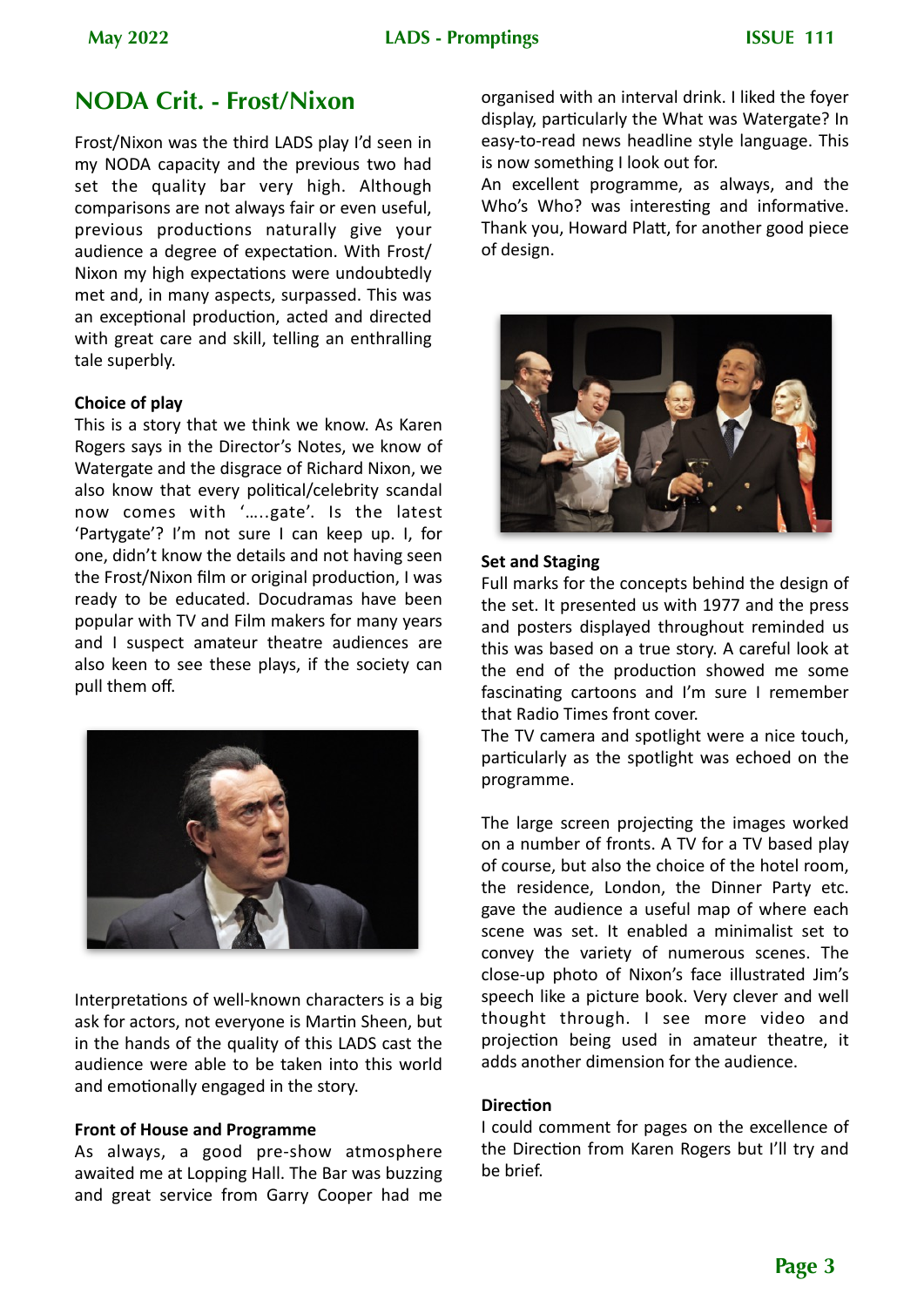The tremendous pace throughout swept the storytelling along. That's not to say that the poignant moments were washed over, far from it. When a play has pace, the tone has somewhere to go to when required to calm. The linking between all those scenes was expertly handled. One example was when Jim Renton moved into a New York scene and in a stride we were taken to NYC and in another he was shaking Frost's hand. Also changing the chairs on the hoof with an efficient crew getting on with the task. It all enabled the retention of the pace and the seamless flow between scenes which could have been clunky in less expert hands.



The telephones on either side of the stage with the actors looking out front worked well and was consistent throughout. There was a lovely picture of the three aides in half-light focused on Frost whilst he was on the phone to Nixon towards the end of Act 1.

Most of the scenes required little movement which was well disciplined and respected by the actors. The interview in the armchairs was by definition static. However, the movement and the body language was a masterpiece of attentive direction. I loved the careful detailing of every lean in and sway back, the hand to mouth when in defence and the open gestures of attack. We think of setting actors to cross the stage, to sit or stand, but here was setting in a different guise. Very impressive.

The Boxing analogies hit me right between the eyes. Jack starts these when introducing the interview and the script runs with it with lines such as "throwing in the towel" or "worthy opponent". Karen created a full heavyweight bout with each character going for the win. Even the final round was preceded by the two challenges facing off with a "Mr President, Mr Frost" before 'touching gloves' and awaiting the bell.

The final champagne moment pose drew this play to a celebratory close and your audience were wanting to applaud with gratitude and admiration.

#### **Cast**

#### **Richard Nixon**

Andrew Rogers is to be warmly congratulated on this well researched interpretation of Richard Nixon that delivered an extraordinary performance.

The makeup was striking and changed Andrew's appearance dramatically, excellent work of whoever administered. With the distinctive voice and accent that was consistent throughout and the slow methodical walk, Andrew enveloped this character.



At times we saw the showman who understood television. With his presidential wave and greeting that even impacted Jim Renton, you could believe here was a successful elected representative. His ability to tell an absorbing story about meeting Brezhnev or an afterdinner speech gave Andrew the opportunities to move into different gears and we warmed to his Nixon.

Andrew also portrayed the man whose desire for wealth overshadowed his decision making. We saw his angst at being in the wheelchair. We saw the anger of Nixon once Watergate was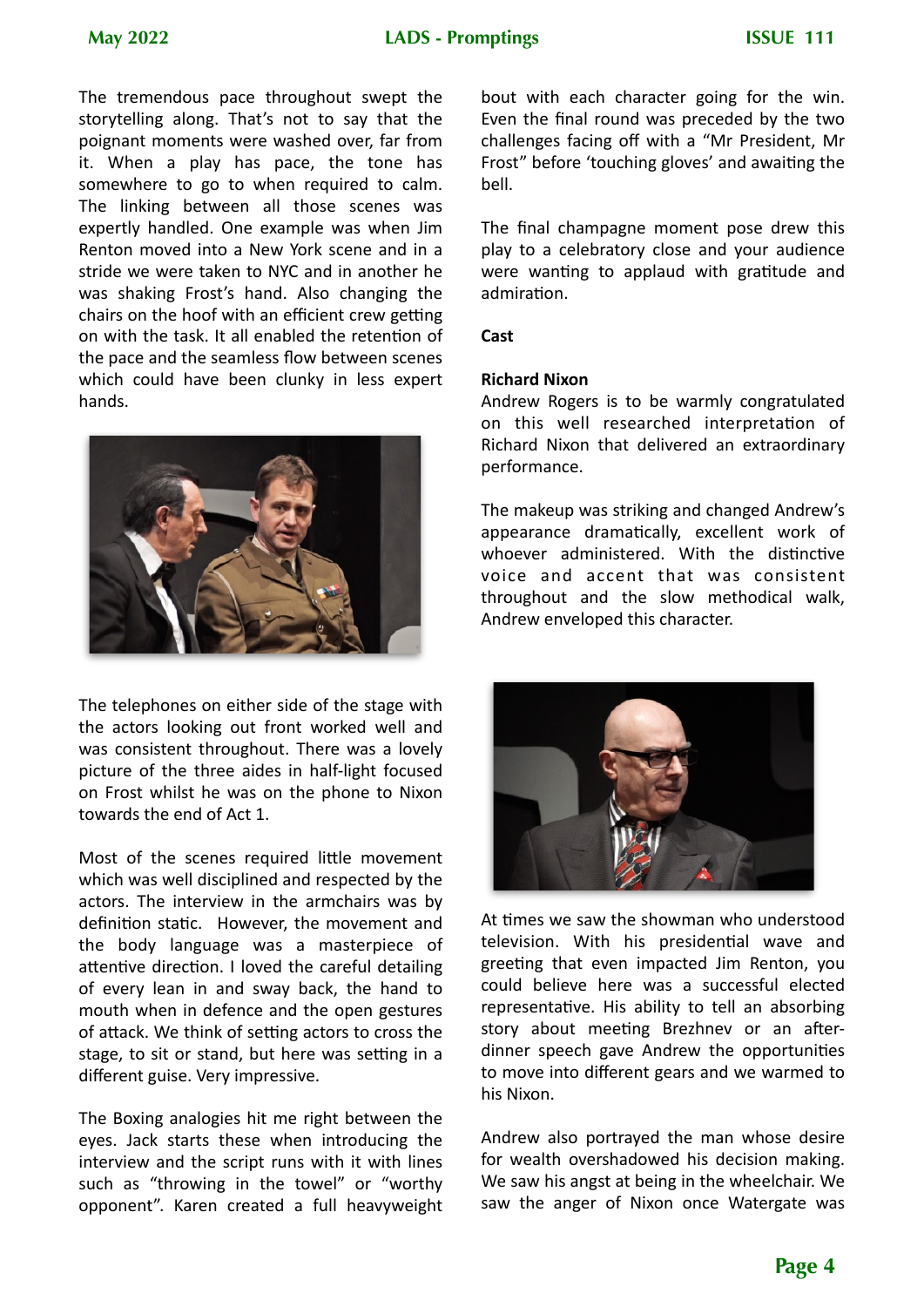mentioned and eventually the exhaustion of trying to continue to hide the lies.

I really admired the anger and menace Andrew achieved in his speech on the telephone to Frost as he attempted to push Frost's face further "into the dirt". This showed Nixon's poor judgement that dogged his political career as the speech actually became motivational to Frost and inspired him to go for the win in the final round. Under pressure Nixon cracks and unconvincingly pleads that he is "not a criminal" "not illegal".

Great work, much enjoyed!



#### **David Frost**

I am always glad to see Christian Mortimer perform and Frost gave him the opportunity to show much of his range and repertoire. Christian gave another outstanding performance. 

Who is Frost and how should he be portrayed? is a running theme throughout the play. Is he "a performer not a journalist or an interviewer", a talk show host on Australian Television? Is he attempting to build his celebrity status, disappointed at being compared to Vidal Sassoon? Caroline describes him as "The vain, self-important older man" who drives a Bentley not a Rolls Royce.

In contrast to his three aides, Frost finds this all a bit of a game. This is the mix that Christian demonstrated so well in his portrayal, showing all sides of Frost and by the end I'm not sure we are any clearer who he actually is. Indeed, today, how would anyone define David Frost?

Christian's work in the interview was exceptional. We saw the contrast of Frost trying to get into the conversation that Nixon was controlling and winning. We saw the vulnerability of Frost in the dressing room when this project was on the ropes and the Australian show was cancelled.

For the final round of the Watergate interview Christian initially took on a relaxed temperament, he gave us "something different". He was then able to move gear for the rapid jabs that rocked Nixon. The wellknown "three things to say" was beautiful and a lesson in delivery. It even caused Nixon to nervously lick his lips for what may have been the first time in the play.

The relish Christian showed in the final pose, back amongst the celebrities, will be a lasting image.



#### **Jim Reston**

Philip Watson gave a tremendous performance as Jim Reston, the young angry Turk that wanted to give Nixon "the trial he never had". Philip relayed the deep knowledge with fantastic pace and attack throughout, just staying on the right side of manic. Collaborating well with the other two aides we saw Jim as Frost's key player in the Nixon fight. We never doubted that Jim would have thoroughly researched the papers and written the 80-page dossier. We witnessed the joy in Philip's voice and face when he realised he had the "haymaker punch".

There is a challenge of how to play narration to an audience. Should it be a conversation or a lecture? Should Jim be a host or a reporter? I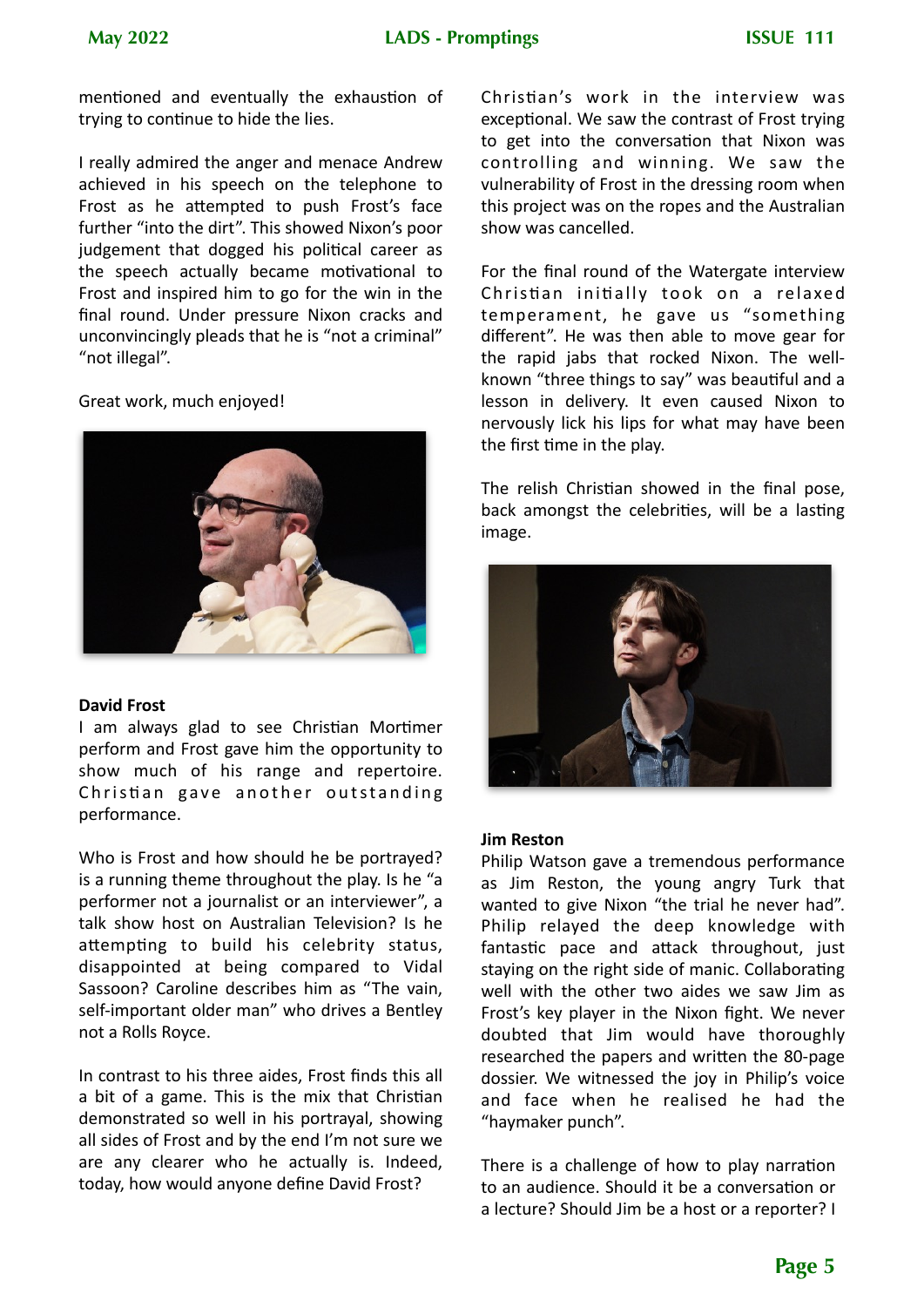think on balance Philip played it correctly not compromising pace or tone when addressing the audience directly. It could be argued that there was a missed opportunity to change gears and bring the audience into the story as with a Shakespearean soliloquy. This however can become patronising and lose some realism.

#### **Jack Brennan**

Nick Charles did a good job playing the main adviser and support to Nixon. It was he that told Nixon there's "nothing to worry about".

Jack Brennan was a Colonel in the US Marines and saw active service in Vietnam. He was firstly a military man rather than an administrator and therefore would likely stand very straight and tall. We got the tall from Nick but not always straight. Nick's accent was on the whole good with a little waiver here and there. It is Jack that introduces the Boxing analogy and it was believable that Jack had boxed. A square jaw with a long reach, good casting.



I also appreciated Nick's discipline in walking into the light and then out of it when intervening during the interview. It was important that no one other than Frost and Nixon was in camera shot and Nick led the line on this.

#### **Jon Birt**

It was good to see Adam Rabinowitz back onstage playing TV producer Jon Birt. First mention has to go to the wig, what a find! Adam rightly played Birt as a businessman with an eye for the story. He was the current affairs programmer with a journalistic slant. He looked great and gave a good characterisation throughout.

#### **Bob Zelnick**

The third aid, with less of a flair for fashion, was Jon Gilbert's Bob Zelnick. Bob looked like he was at home in the TV or radio studio and although a journalist, brought another dimension to the three Frost supporters. Jon's accent, pace and timing were good, although I lost his diction on a few occasions. 

As a three Jon, Philip and Adam linked well together. Their different characters complemented each other and there was some generosity as each was afforded their moments of dialogue. Three strong characters, well played, gave the play the depth and interest beyond the main two protagonists.

#### **Caroline Cushing**

Elizabeth Thomas gave a nod to gender balance in this male heavy play. This experienced actor knew just how to make the best of this cameo and certainly had the measure of Frost. Elizabeth made the areoplane scene work well and set up the Caroline/Frost relationship well. Loved the red shoes!



#### **Manolo Sanchez, Swifty Lazar, Mike Wallace**

Further support came from Marcel Kaye, Michael Lewkowicz and Richard Cohen. On the whole accents were good as were the characterisations. Perhaps the "CBS hatchet man" could have been a little more fierce and the Hollywood talent agent a little more ruthless. The cheque was there for the snatching.

Others ably assisted the scenes and the telling of the story.

#### **Sound and Lighting**

Great choices of sound effects from the aeroplane bleep to the dinner party cutlery. The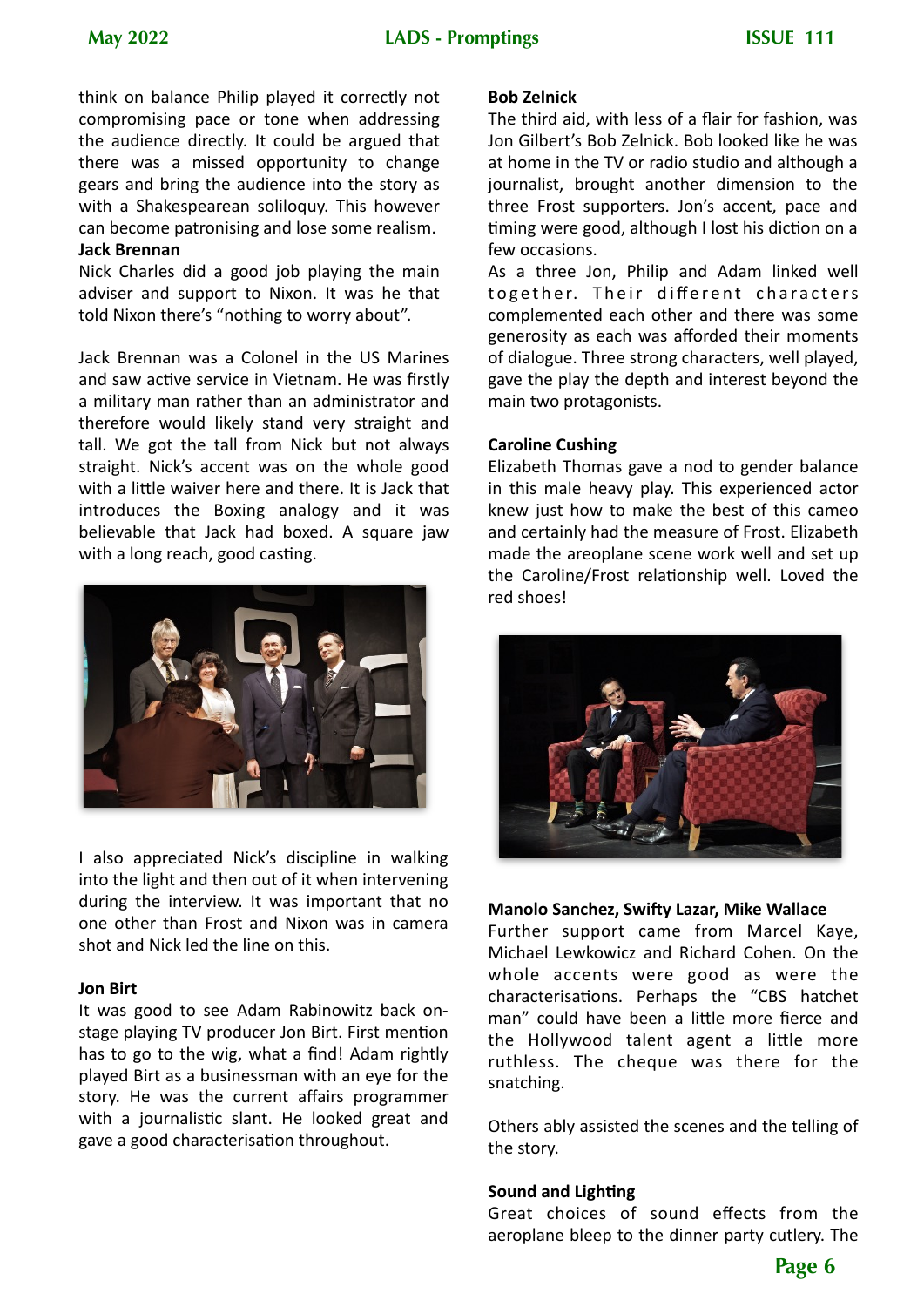music was appropriate and of the time. I liked the way 'Nobody Does it Better' was left on for the audience to exit to.

The lighting design brought in the camera lens during the interview and divided the playing area well for other various scenes. Good blackouts, I thought, which is not always easy at Lopping Hall.

#### **Costumes**

Another excellently costumed production by Liz Adams. The double-breasted suits, flared trousers, ties and the President's casual wear was well researched and implemented. Glasses were of period as were the wigs. The Italian shoes were pleasingly as described and when the play allowed for a colourful dress then Amy, Judith and Elizabeth were well catered for. Even the full air hostess uniform had another appearance and the army uniform was spot on.

This level of care and detail brought an authenticity to this play.



#### **Summary**

The Frost/Nixon story is worth telling but the portrayal of such famous figures is difficult and not for the unskilled. With excellent direction and actors prepared to work hard in and out of rehearsals, LADS achieved another notable success. Thank you for a great evening's entertainment.

### **Paul Daynes**

### **The Actress**



Having seen a number of recent LADS productions, when I was invited to direct a play for them I was delighted to accept.

*The Actress* is a bitter-sweet comedy written by Peter Quilter. It's set in the dressing room of Lydia Martin, a grande-dame of theatre who is giving her last stage performance before retiring to Switzerland with her rich, elderly lover. During the course of the evening she receives visits from her daughter, her agent, her dresser, her exhusband and the company manager. A certain amount of mayhem ensues before she can finally leave everything behind when the final curtain falls.

I am working with a great cast, two of whom are old friends who have been directed by me before (and have still come back for more!) together with five new friends, all of whom are creating an exciting ensemble. We are well into rehearsals and everyone is working hard on their lines and characterisations. I'm confident we're going to see some terrific performances.

The support and assistance I have had from the Company in terms of back up has been second to none and will make a big contribution to what I believe will be a very entertaining show.

### **Bernard Moule**